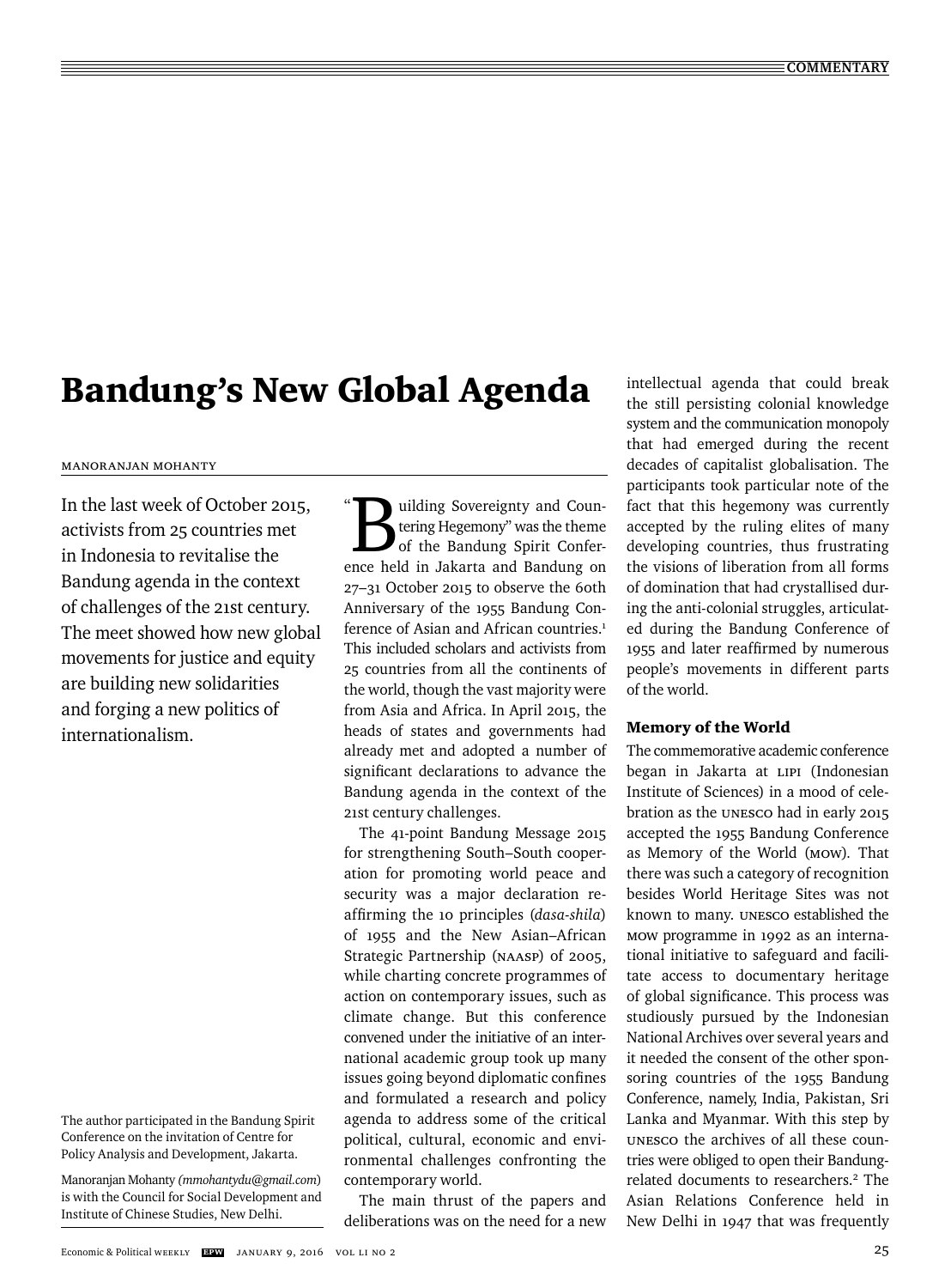### **COMMENTARY**

mentioned as a precursor to Bandung may also qualify for the status of MOW.

A highlight of the inaugural session was the remarks of Wardiman Djojonegoro, a former Education Minister of Indonesia who served the Secretariat of the 1955 conference as a 21-year-old young student volunteer under Indian leadership. While detailing the bold initiatives taken, he also presented glimpses of the dynamics and variety of perspectives that operated during the event reflecting the impact of the Cold War.

No doubt, President Sukarno is rightly credited to have taken the initiative for convening the Afro–Asian Conference. But little is known outside Indonesia about his Prime Minister, Ali Sastroamidjojo, who was for long a strong anti-imperialist, had attended the Brussels Conference against Imperialism in 1927 and had met Nehru. Apparently, he was the key person who persuaded Sukarno to accept the idea of convening this conference. One researcher said that Nehru was initially sceptical pointing out the difficulties such a proposal involved, but once his points were taken care of, he was very enthusiastic and played a key role in shaping the outcome of the conference.

The first phase of the academic conference at LIPI, Jakarta focused on recalling the agenda of the 1955 conference, reviewing its documentation and research, assessing its impact during the past six decades and debating its current relevance. That there was a continuing interest in pursuing serious research on Bandung was evident from the presentation by many experts. For example, a paper on "Women Performing 'Diplomacy' at the Bandung Conference" pleasantly surprised everybody as it brought out the visuals of the leaders' wives and daughters (Indira Gandhi attended) and other women among the assembled people greeting the Bandung leaders (almost entirely men) and women's cultural performances. It showed how the later day women's movement interpreted the Bandung spirit as a movement for equality and owned its legacy as an important part of its own liberation agenda. In fact, the gender panels at this conference were among the most interesting ones. Some of the essays submitted to the

conference were put together for the occasion, in a book edited by the Parisbased Indonesian historian and architect, Darwis Khudori, who has led this initiative for over a decade.3

# Deliberations at Bandung

The participants conducted the next round of discussions in Bandung where they travelled by bus just as the leaders had done in 1955 and also in 2005, on the Golden Jubilee when India was represented by Prime Minister Manmohan Singh and in April 2015 by Foreign Minister Sushma Swaraj.4 The academic conference took place at the same venue, now the Afro–Asian Conference Museum at Bandung.5

That the Indonesians were very proud of the Bandung legacy was evident from the many steps they had taken in the recent years. After the 60th anniversary summit level celebrations in April 2015, the Padjadjaran University in Bandung had been awarded a major grant to launch an Institute of Asian–African Studies to promote collaborative research among scholars from Asia, Africa and other developing countries. The leaders had announced their decision to observe 24 April every year as the Bandung Day. Bandung was also christened as the Human Rights City.

Among all the specific cases of colonial subjugation, including apartheid in South Africa and the occupation of Palestine, it was the independent statehood of Palestine which still remained as an unfinished agenda of Bandung. A special session on Palestine brought out the continuous oppression and violence suffered by Palestinians and how Israel's aggressive, militaristic actions persisted due to Western support and acquiescence by a number of countries. The conference pledged its solidarity with the struggle of the Palestinian people and hoped for steady steps towards a two-state solution.

# Contemporary Global Crisis

The dominant model of economic development accompanied by the cultural and political frameworks backed by military power of the developed countries came for detailed scrutiny in the panel discussions in Bandung. Some of the group discussions continued in the third phase of the Conference again in Jakarta at Trisakti University. Incidentally, this university had a chequered history. It was called the "Res Publica (Public Interest) University" in the Sukarno era and was the target of the military during Suharto's military takeover in 1965.6 It should be noted that a mass killing of members of Communist Party of Indonesia and their suspected supporters estimated at 5,00,000 took place during that time. Over two decades later, it was the students of this university whose demonstrations in May 1998 sparked off a countrywide protest that resulted in the overthrow of the military dictator, Suharto and started Indonesia's new phase of democratic politics.

That the current wave of capitalist globalisation had created an ever intensifying crisis was the running thread of the economy panel. The uncontrolled spread of markets and a central role given to speculative capital were seen as major causes of the increasing imbalances and uncertainties in the economies of the developing countries. The new initiatives in the international financial system came in for discussion at the conference. The New Development Bank (NDB) set up by the BRICS (Brazil, Russia, India, China and South Africa) countries in Shanghai and the Asian Infrastructure Investment Bank (AIIB) set up in Beijing on China's initiative were seen as welcome developments. But whether they would maintain the existing unequal world economic system, merely achieving a geographical "rebalancing" of powers, or they would be the instruments of "global restructuring," helping create an equitable, just and fair political and economic order was the question.

It was recalled that the Bandung process had resulted in the debates on

Economic&PoliticalWEEKLY *available at* **Oxford Bookstore-Mumbai** Apeejay House 3, Dinshaw Vacha Road Mumbai 400 020 Ph: 66364477